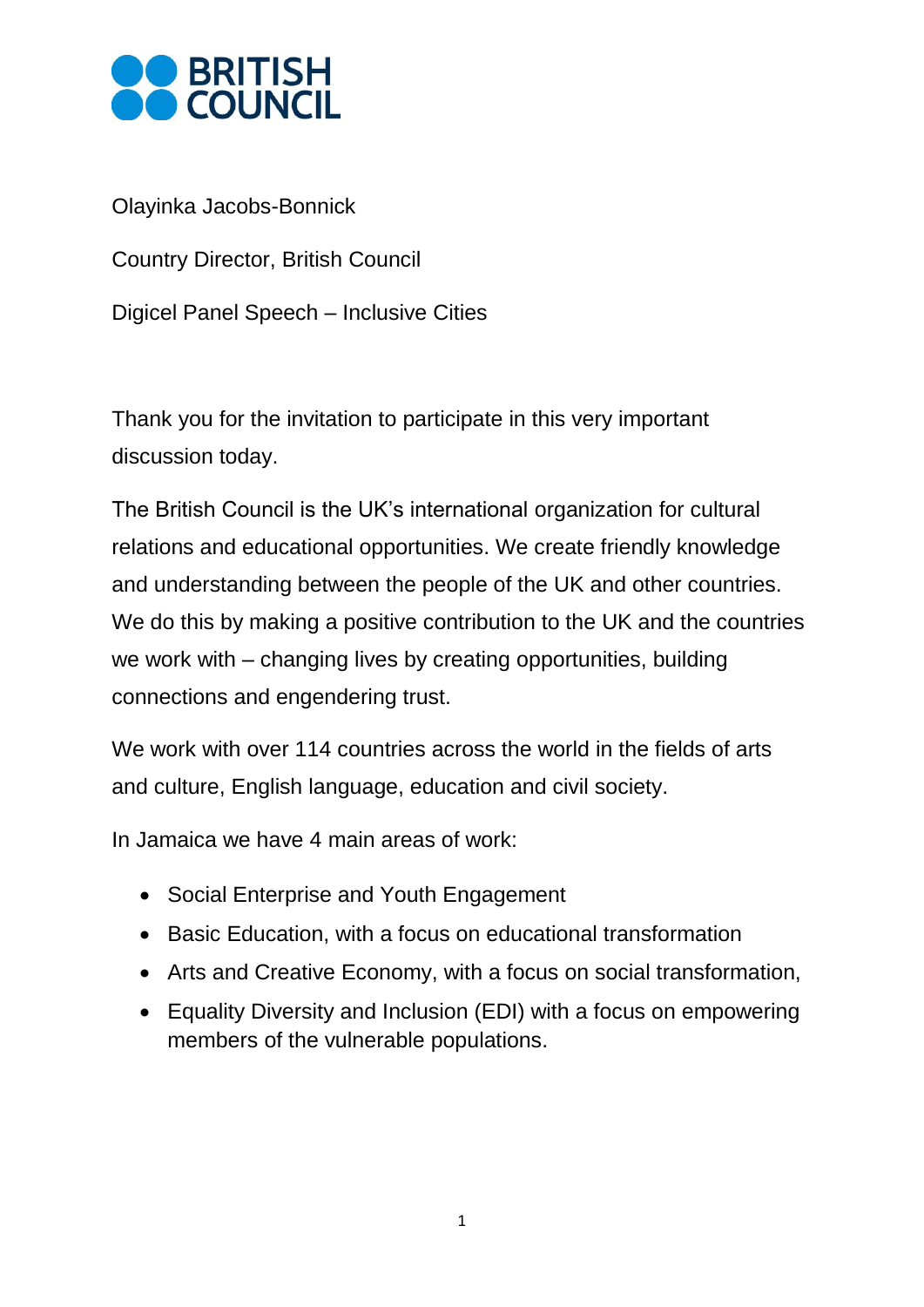## **OBRITISH**

We work with local and UK partners to deliver programmes in these four areas, that are sustainable, impact-led and bring mutual benefit to the UK and Jamaica, all underpinned by Equality Diversity and Inclusion.

We are gathered here this morning to celebrate our diverse city of Kingston, to celebrate our diverse people, but also to take the time to critically review why Kingston should be a city that moves towards becoming a fully inclusive one for PWD's first and foremost, but also an inclusive city for us all.

The British Council is committed to being a part of this process, being an active stakeholder in the Disability Sector, to highlight issues which are of concern to you as well as to contribute to the dialogue towards making Kingston an Accessible City.

Our aim is to mainstream equality, diversity and inclusion. That means taking diversity into account as we develop and deliver processes and functions, considering it as part of policy decisions and building it into the planning of programmes and projects, bringing a new perspective on the economic and business case for inclusion.

Last year we implemented the Jamaica's  $1<sup>st</sup>$  EDI Summit. This is the first part, of a 3 part intervention that will happen during this financial year, the final outcome being a roadmap to support Kingston moving towards becoming a more inclusive city. Inclusive cities are cities that cerate accessible and inclusive environments for PWD to thrive, not just survive.

The roadmap will be complemented by needs specific programming which we will deliver with our partners between 2018 and 2021. We are looking forward to a rich and meaningful discussion, today which we

2